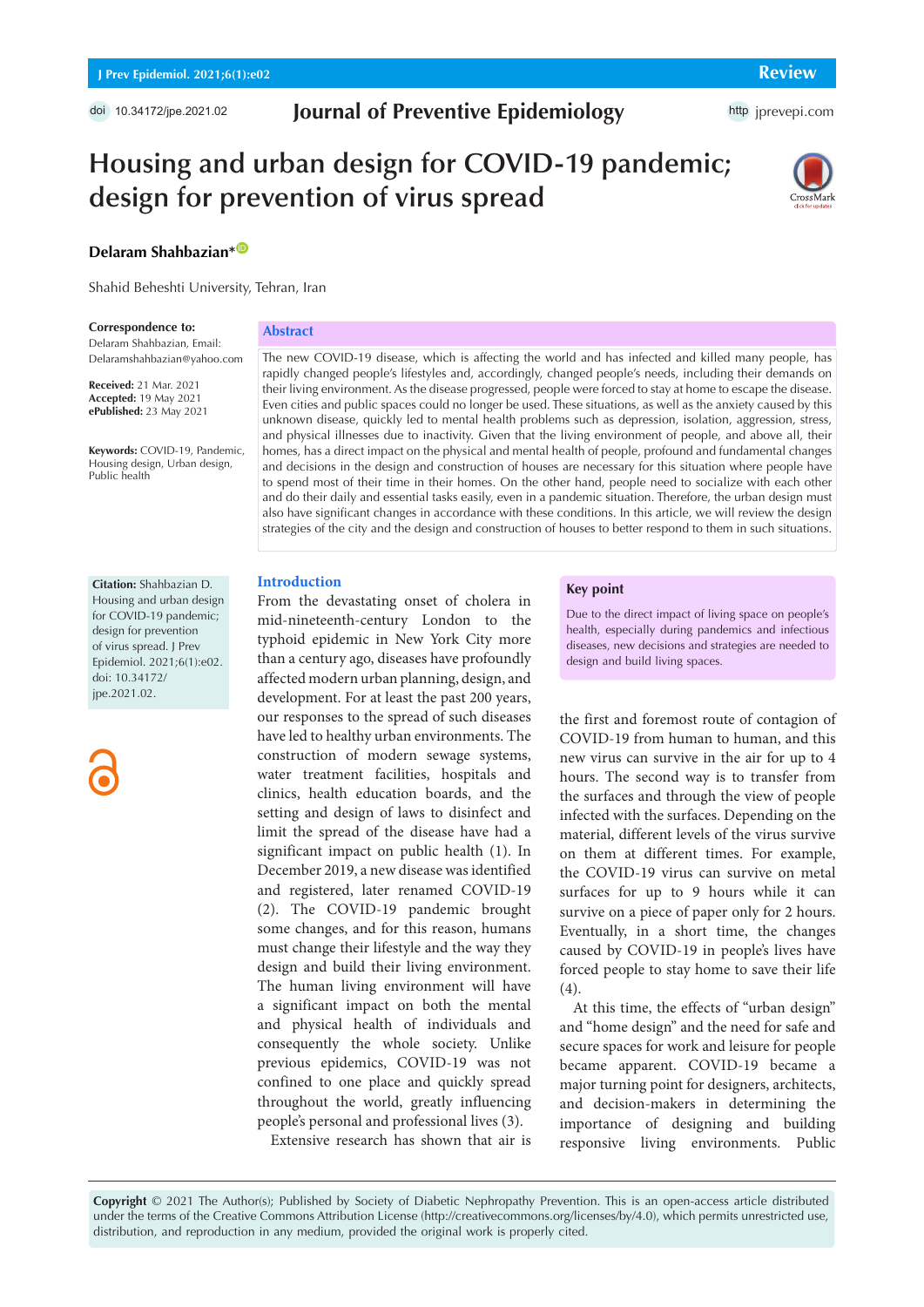#### Shahbazian D

spaces were no longer usable as well as workplaces, schools, and universities were closed. Hence, people spent a longtime in home quarantine (5), as a result, residential buildings became one of the primary and most effective infrastructures. The "home" became a space beyond the living space, which had a significant impact on people's physical and mental health. The COVID-19 pandemic showed that many systems, including homes and cities, did not respond to such challenges. Therefore, governments were forced to use traditional methods such as quarantine because there was no drug or vaccine to control the pandemic. Social distance, the use of masks and the disinfection of surfaces to prevent the spread of the virus. Finally, the home quarantine method had the greatest impact around the world. These conditions caused significant changes in people, such as stress, aggression and depression. From the beginning of the quarantine period, the "houses" became different places. Bedrooms to workrooms, kitchens to internet meeting rooms, and balconies and terraces (if any) became the only resting and leisure spaces. Urban designers and architects can play an important role in improving many health outcomes and ultimately people's health by making appropriate design decisions. In 1946, the World Health Organization (WHO) defined health as "a complete state of physical, mental, and social health"

However, the houses were not safe either. Because if even one person were infected, the house itself would become a direct source of virus transmission due to people's close relationship with each other (6).

Under such circumstances, living space has become an essential feature for people's health. Despite providing some conditions to prevent the spread of the virus, if this space is designed inappropriately, may have negative psychological and physical effects on people. The characteristics of the built environment such as dimensions, facades, natural light, balconies, and indoor space quality can affect people's mental and physical health issues. Therefore, some factors include fear of infection, frustration and insufficiency, insufficient resources and information, financial losses, abandonment of daily physical activity, due to the fact that the characteristics of the built environment such as dimensions, facades, natural light, balconies, and indoor quality home play a crucial role.More than half of the world now lives in urban areas, and this population is projected to continue to grow. Many factors affect people's health, urban environments, and their construction. Therefore, urban design and architecture are recognized as influential factors in people's health. In particular, contemporary health challenges require interdisciplinary solutions. In general, health has moved beyond the traditional realm of physicians, nurses, and hospitals to embrace a "broad range" of specialties and approaches (7). This expanded field of medicine (known as medicine plus) encompasses a wide range of specialties. Urban designers and architects are among the main influential experts in this new field.

The WHO has recently called for "health in all policies."

## **Urban design and COVID-19 pandemic**

The COVID-19 pandemic, which has affected millions to date, is a reminder that urbanization has changed the way people, communities, and communities interact. Looking at urban environments, it can be seen that this increase in urban population has negative effects such as lack of water resources, lack of land, lack of green and recreational spaces, overcrowding, poor housing, air pollution and lack of health facilities, that increase the risk factor for the spread of infections and diseases (8). On the other hand, with the increase in the population of cities, encroachment on animals' natural habitats has occurred, which has increased the common diseases of humans and animals. Research shows that COVID-19 is also an animal-borne disease (9). Furthermore, the lack of suitable open or semiopen public spaces has a significant transfer rate (10).

# **Urban design strategies for the prevention and control of epidemic diseases**

In a comprehensive study, Capolongo et al (11) provided solutions to cities' response to situations such as pandemics. The first five strategies are immediate activities and the second five strategies are long-term strategies which is explained previously (11). Other researchers have explored the solutions, which we discuss in the following sections.

## **Expansion of cycling infrastructure**

During the pandemic, public transportation was one of the main sources of virus transmission. Subways, buses, and commuter trains usually carry large numbers of people daily, and this congestion causes the disease to spread further. Therefore, it is better to design basic infrastructure for cycling in urban design. When using a bicycle, a proper distance between people is observed, and it also takes people to their destination. Additionally, during the quarantine period when sports clubs are closed, bicycles compensate for the lack of sports activities (12).

#### **Expand trails**

By widening the sidewalks, the necessary distance between people is maintained, and less virus is transmitted. On the other hand, walking is essential for people's mental and physical health, and if the conditions are not provided, it can cause much harm to people during pandemics and quarantine (13).

## **Expansion of green spaces and public open spaces**

The impact of COVID-19 on life changes cannot be ignored, even at its end. Fear of public outdoor space and fear of viruses and germs are undeniable cases in this regard. Previously, the living area was divided into four sections; climate-controlled private space (house), private space without climate control ability (balcony and terrace), public space with climate control capability (closed public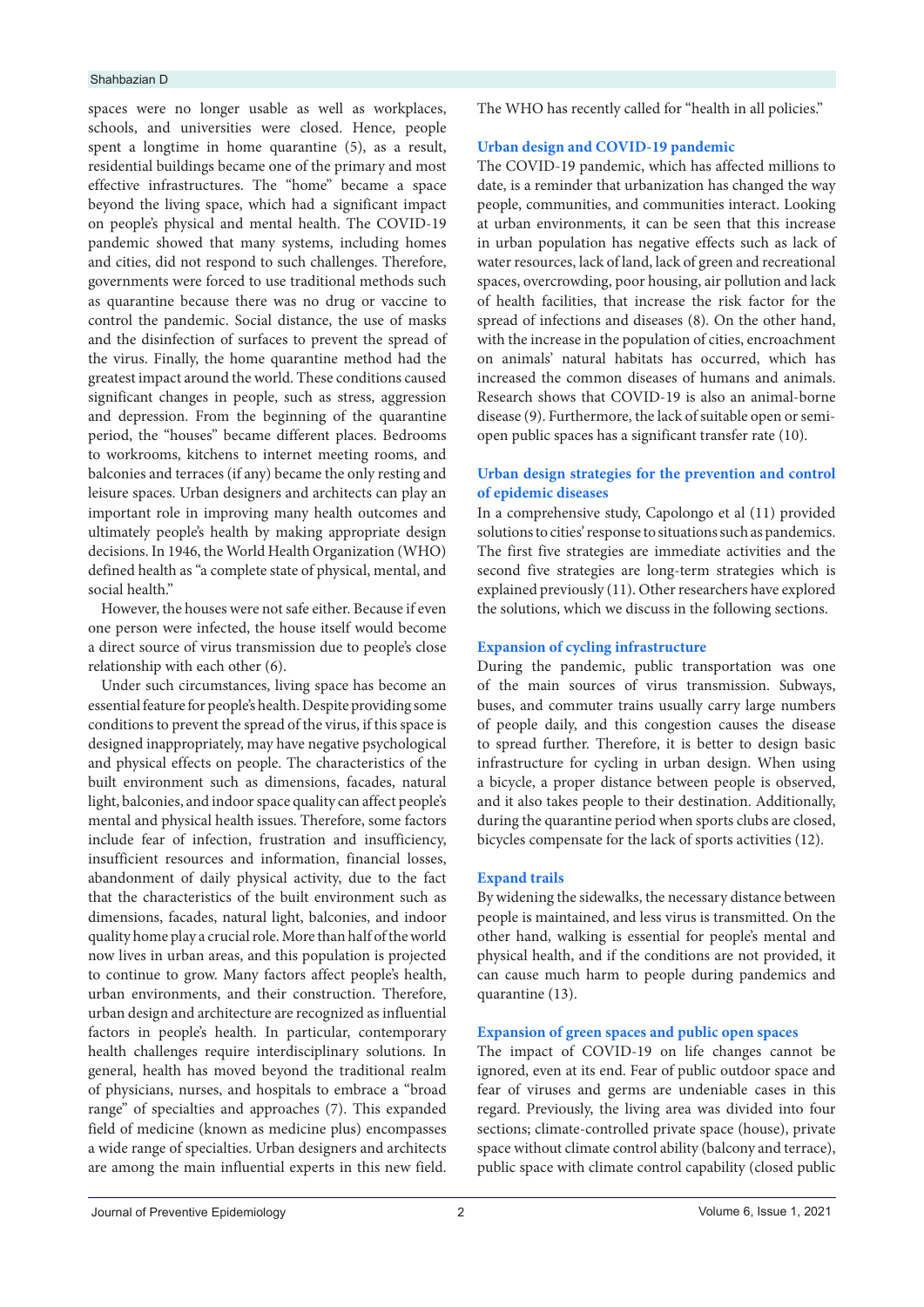space), and public space without climate control capability (park). The current situation adds two categories to the previous ones, which include semi-public spaces with the ability to control the climate and ventilation (common spaces to socialize with selected people) and semi-public spaces without the ability to control the climate (roofs).

These spaces not only contribute to the stability of the city and moderate the climate but also in pandemic conditions by creating healthy and safe spaces that allow people to be present and socialize with each other. Humans need to talk to each other to ensure their mental health. Additionally, being in green spaces and touching plants can help reduce anxiety and depression caused by diseases such as COVID-19 (14).

# **Lack of focus on public facilities in one place**

Public facilities should be located and designed so that they do not focus on one point. This both prevents people from concentrating in a small area, reducing the spread of the virus and reducing the distance to reach the facilities (15).

## **Housing design and COVID-19 pandemic**

The practical architectural components in the field of health and hygiene can be divided into two components; home space and home structure. The space component includes factors such as spatial organization, size and number, and flexibility of spaces. The structural component also includes the type of materials and the characteristics related to their implementation. The coronavirus posed a new challenge to many specialties, including architecture. The prevalence of the disease and the feeling of isolation during the lockdown period can cause stress and consequently mental health problems (16). In addition, the presence of anxiety and depression during COVID-19 involvement can prolong the course of treatment and endanger a person's health (17) because there is a direct relationship between mental health and the immune system's response to the body's protection (18). Since the home is the main place where people live and directly affects their mental health, it should be designed and implemented to give people the most peace and away anxiety from them. Here are some key pointers in moving homes forward to prevent the spread of infectious diseases.

# **Home design strategies in the face of COVID-19** *Accessible and visible green space*

Numerous scientific studies have shown that exposure to green spaces with seeing and touching plants will significantly affect mental and physical health. These spaces allow people to breathe clean air, create a place for sports activities, and can be a space for relaxation. These spaces can also be used as safe and healthy spaces to establish social relationships between people. Studies show that having green space indoors can improve cardiovascular disease, diabetes, depression, aggression,

anxiety and more(19, 20).

During the COVID-19 pandemic, most people became increasingly distant from green spaces with the onset of home quarantines. One of the best solutions to solve this problem is to design green spaces inside the house, including green roofs, green walls, terraces, and balconies, both in existing and new buildings. The results of research on COVID-19 showed that a direct relationship with green space is very effective in accelerating the recovery process of patients and the return of treatment staff and reducing their stress. In residential complexes, in addition to private green spaces, it is better to design and build public and semi-public open spaces in such a way that residents can socialize with each other by observing social distance (21).

# **Consistent and flexible home plan**

The house's interior should be designed to meet the needs of different family members with different ages. Due to quarantine and telecommuting conditions, home spaces should be such that they can be easily and quickly converted to different functions during such pandemics. Spaces that can be used in addition to living space as work space, sports space, leisure space and study space. Therefore, the design of houses should be done according to the principle of "flexibility" and "compatibility." Having enough space considering the number of residents is also one of the crucial points in this field. The plan of the house should be such that the privacy of the people is protected and they feel comfortable and confidential (11).

It is necessary to design an interface space equipped with an airlock in the front entrance of the houses. This space should be equipped with disinfection equipment, and also spaces for storing contaminated, and disinfected equipment should be installed separately. Kitchens are another space that should be designed as two separate clean and dirty spaces.

# **Observing the principles of sustainability in design and construction**

Although the issue of sustainability has been considered by experts for many years, in the pandemic situation, the importance of this issue became more prominent. Since people spend most of their time at home, providing thermal comfort, daylight and natural ventilation is very important for their mental and physical health. Due to the closure of most businesses and people facing financial problems, the design of low-consumption buildings in terms of energy became much more critical. Buildings, especially houses, should be designed and constructed in such a way that there is minimal need for mechanical and electrical equipment for air conditioning and lighting, thus reducing the amount of water and electricity bills (22).

Effective strategies in this field are the main shape and direction of the building, window to wall ratio, use of suitable materials for each climate, use of sunlight, use of wind, use of high-efficiency structures, and green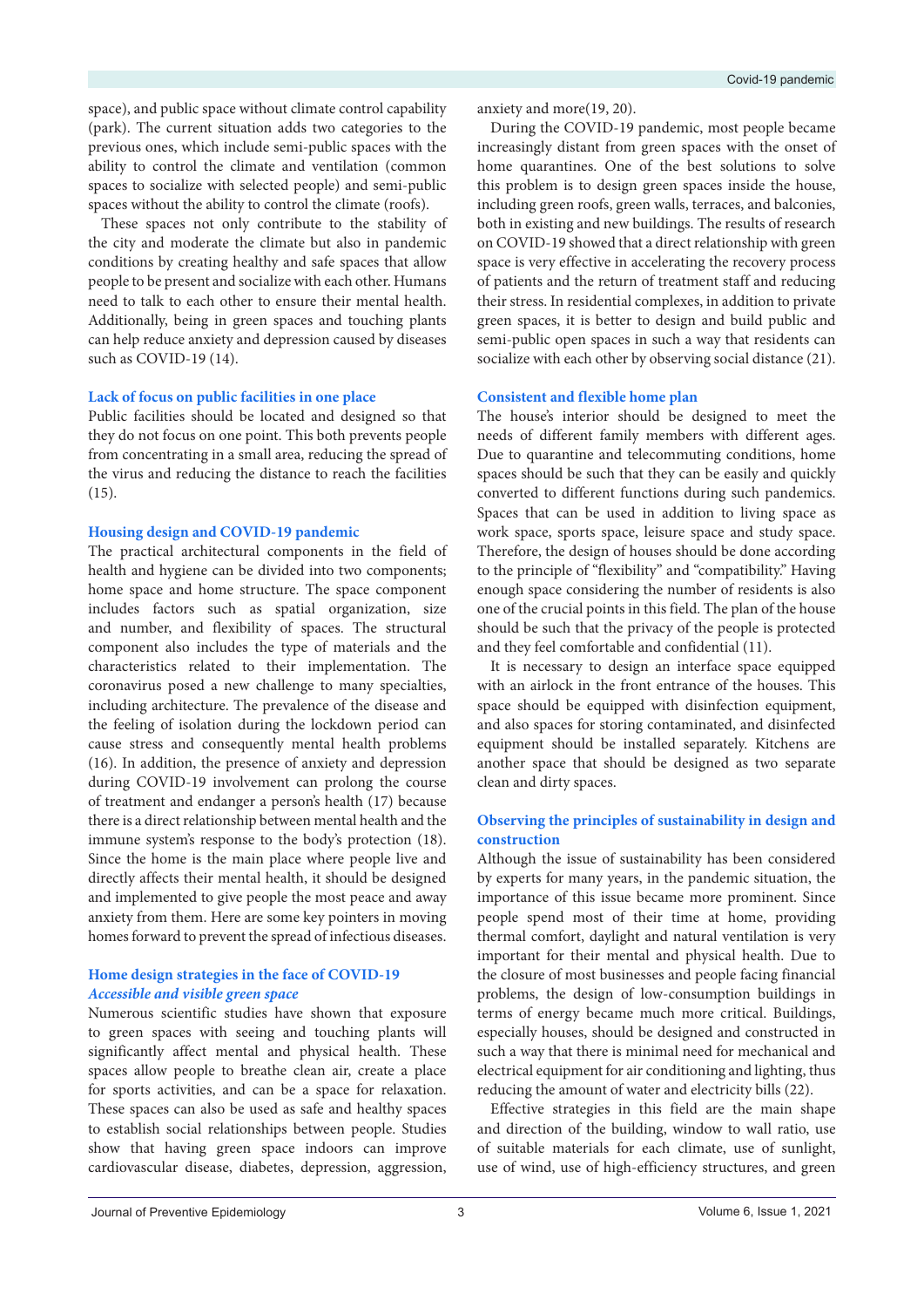#### Shahbazian D

#### structures(23).

Sustainable buildings have a significant impact on people's health. In situations like the COVID-19 pandemic, the presence of natural ventilation in the home is vital. Because in the presence of a person infected with the virus in the house, the disease can be easily transmitted to other people if there is no proper natural ventilation system. All spaces in the house should have windows with appropriate proportions and sizes. Ventilation should be such that it prevents the air from moving from one part of the room to another. Besides, the ventilation system must constantly purify a sufficient amount of fresh air and enter the space (24).

## **Management of resource consumption, especially water resources**

In this situation, the need to consume more water was felt. During this period, there was an urgent need to regularly wash hands, clothes, and utensils to prevent disease. Hence, there are many concerns due to the scarcity of water resources. Therefore, it is necessary to consider facilities for controlling consumption, reusing water, and purifying and disinfecting it. It is better to have water storage facilities in the houses, thereby people always have access to clean water (25).

## **Health and waste management**

Since the beginning of the pandemic, research has shown that sewage can be a major source of the COVID-19 virus. Therefore, there is a need for at least two toilets in each house for a population of more than two people. Because if one of the people is infected or suspected of having the virus, he should have a separate health service. Equipment should also be provided that automatically disinfects the bathroom space at least once a day (26).

Waste storage and disposal should also be managed. Because people's waste may be infected with the virus and, if not managed, can contaminate the environment and people and spread the disease (27).

## **Smart homes**

In the face of the COVID-19, the strategy for the need for smart and automated homes has reached its peak. Using smart systems makes it easier to use the features and activities, increases security, and helps prevent the spread of virus. Light and ventilation system sensors that automatically activate or deactivate ventilation and lighting systems without the need for human touch can help reduce both energy consumption and virus spread (28).

#### **Materials**

Following the COVID-19 epidemic, designers and users have found that building materials, especially finishing materials and furniture, play an important role in promoting health. Because the virus survives for a long

time, depending on the type of material on them, surfaces that people touch (e.g., doors, handles, windows, tables, switches and sockets) must be regularly disinfected. For this reason, materials must be selected and applied in such a way that they can be washed and disinfected and not be damaged (29).

## **Conclusion**

Despite significant advances in urban planning and architecture, as well as new advances in medical science, the new COVID-19 disease has shown that many countries are still unable to build a healthy city and home. Due to the direct impact of living space on people's health, especially during pandemics and infectious diseases, new decisions and strategies are needed to design and build living spaces. According to the review conducted in this article, important strategies in urban design can be such things as creating green and open public spaces with sufficient space so that people can use the space at an appropriate distance. Providing spaces for cycling and walking is also a basic solution. In housing design, factors such as natural ventilation and flexible spaces are crucial.

#### **Author's contribution**

DS is the single author of the manuscript.

# **Conflicts of interest** The author declare that they have no competing interests.

#### **Ethical considerations**

Ethical issues (including plagiarism, data fabrication, double publication) have been completely observed by the author.

# **Funding/Support**

None.

#### **References**

- Jamieson T. "Go Hard, Go Early": Preliminary Lessons From New Zealand's Response to COVID-19. ARPA. 2020;50:598- 605.
- 2. Nghiem LD, Morgan B, Donner ES, Michael D. The COVID-19 pandemic: considerations for the waste and wastewater services sector. J CSCEE. 2020;1:100006. doi: 10.1016/j. cscee.2020.100006
- 3. Eykelbosh A. COVID-19 precautions for multi-unit residential buildings. Winnipeg: National Collaborating Centre for Environmental Health; 2020.
- 4. Dietz L, Horve P, Coil D, Fretz M, Eisen J, Van Den Wymelenberg K. 2019 Novel coronavirus (COVID-19) pandemic: built environment considerations to reduce transmission. mSystems. 2020;5(2). doi: 10.1128/mSystems.00245-20.
- 5. Harapan H, Itoh N, Yufika A, Winardi W, Keam S, Te H, et al. Coronavirus disease 2019 (COVID-19): A literature review. J Infect Public Health. 2020;13:667-673. doi: 10.1016/j. jiph.2020.03.019.
- 6. Signorelli C, Capolongo S, D'alessandro D, Fara GM. The homes in the COVID-19 era. How their use and values are changing. Acta Biomed. 2020;91:92-4. doi: 10.23750/abm. v91i9-S.10125
- 7. Royal Society for Public Health. Rethinking the public health workforce. London: RSPH; 2015.
- 8. International Workshop on Housing, Health and Climate